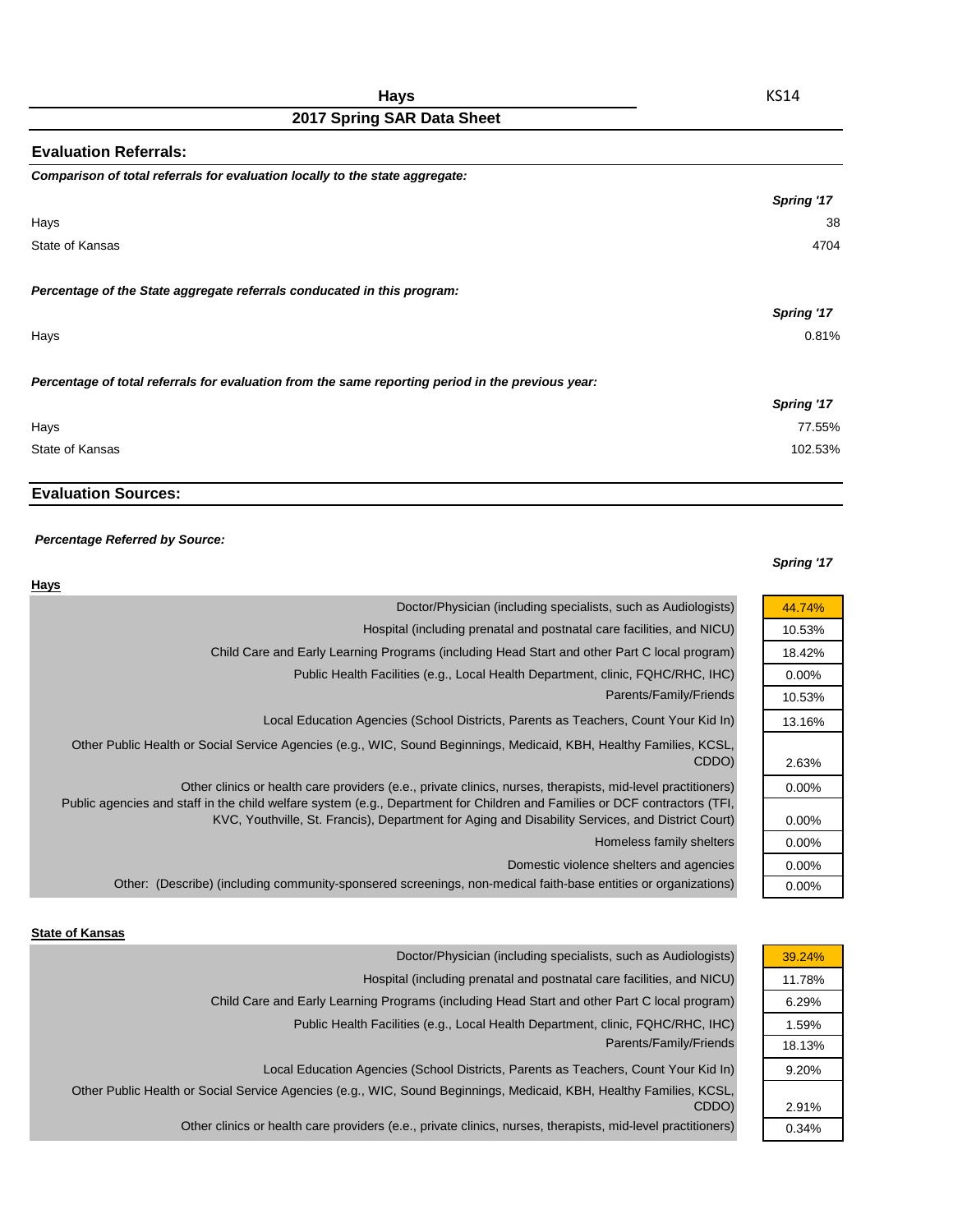| KVC, Youthville, St. Francis), Department for Aging and Disability Services, and District Court)               | 7.99%                    |
|----------------------------------------------------------------------------------------------------------------|--------------------------|
| Homeless family shelters                                                                                       | 0.02%                    |
| Domestic violence shelters and agencies                                                                        | 0.00%                    |
| Other: (Describe) (including community-sponsered screenings, non-medical faith-base entities or organizations) | 2.49%                    |
| Total referred but not evaluated:                                                                              |                          |
| Hays<br>State of Kansas                                                                                        | Spring '17<br>10<br>1583 |
| Percentage of referrals that were not evaluated:                                                               | Spring '17               |
| Hays<br>State of Kansas                                                                                        | 26.32%<br>33.65%         |
| Percentage of reasons for not completing evaluations:                                                          |                          |
|                                                                                                                | Spring '17               |
| <b>Hays</b>                                                                                                    |                          |
| <b>Family Declined</b>                                                                                         | 0.00%                    |
| Moved                                                                                                          | 10.00%                   |
| Could Not<br>Locate Family                                                                                     | 50.00%                   |
| In Process                                                                                                     | 40.00%                   |

g y (  $g$  , p  $g$  ,  $g$  ,  $g$  ,  $g$  ,  $g$  ,  $g$  ,  $g$  ,  $g$  ,  $g$  ,  $g$  ,  $g$  ,  $g$  ,  $g$  ,  $g$  ,  $g$  ,  $g$  ,  $g$  ,  $g$  ,  $g$  ,  $g$  ,  $g$  ,  $g$  ,  $g$  ,  $g$  ,  $g$  ,  $g$  ,  $g$  ,  $g$  ,  $g$  ,  $g$  ,  $g$  ,  $g$  ,  $g$  ,  $g$  ,  $g$ 

**State of Kansas** 

| ic or nanoas           |          |
|------------------------|----------|
| <b>Family Declined</b> | 24.64%   |
| Moved                  | 3.60%    |
| Could Not              |          |
| Locate Family          | 22.17%   |
| In Process             | 49.59%   |
| Other                  | $0.00\%$ |
|                        |          |

Other 0.00%

r

**Timelines:**

# *Percentage of referrals not meeting seven-day timeline:*

|                                                               | Spring '17 |
|---------------------------------------------------------------|------------|
| Hays                                                          | $0.00\%$   |
| State of Kansas                                               | $0.00\%$   |
| Percentage of IFSPs not developed within the 45-day timeline: | Spring '17 |
| Hays                                                          | $0.00\%$   |
| State of Kansas                                               | 19.17%     |
|                                                               |            |

## **Local Program Proportionate Size Comparison:**

| <b>Six-Month Cumulative Count</b> |            |
|-----------------------------------|------------|
|                                   | Spring '17 |
| Hays                              | 80         |
| State of Kansas                   | 7314       |
|                                   |            |